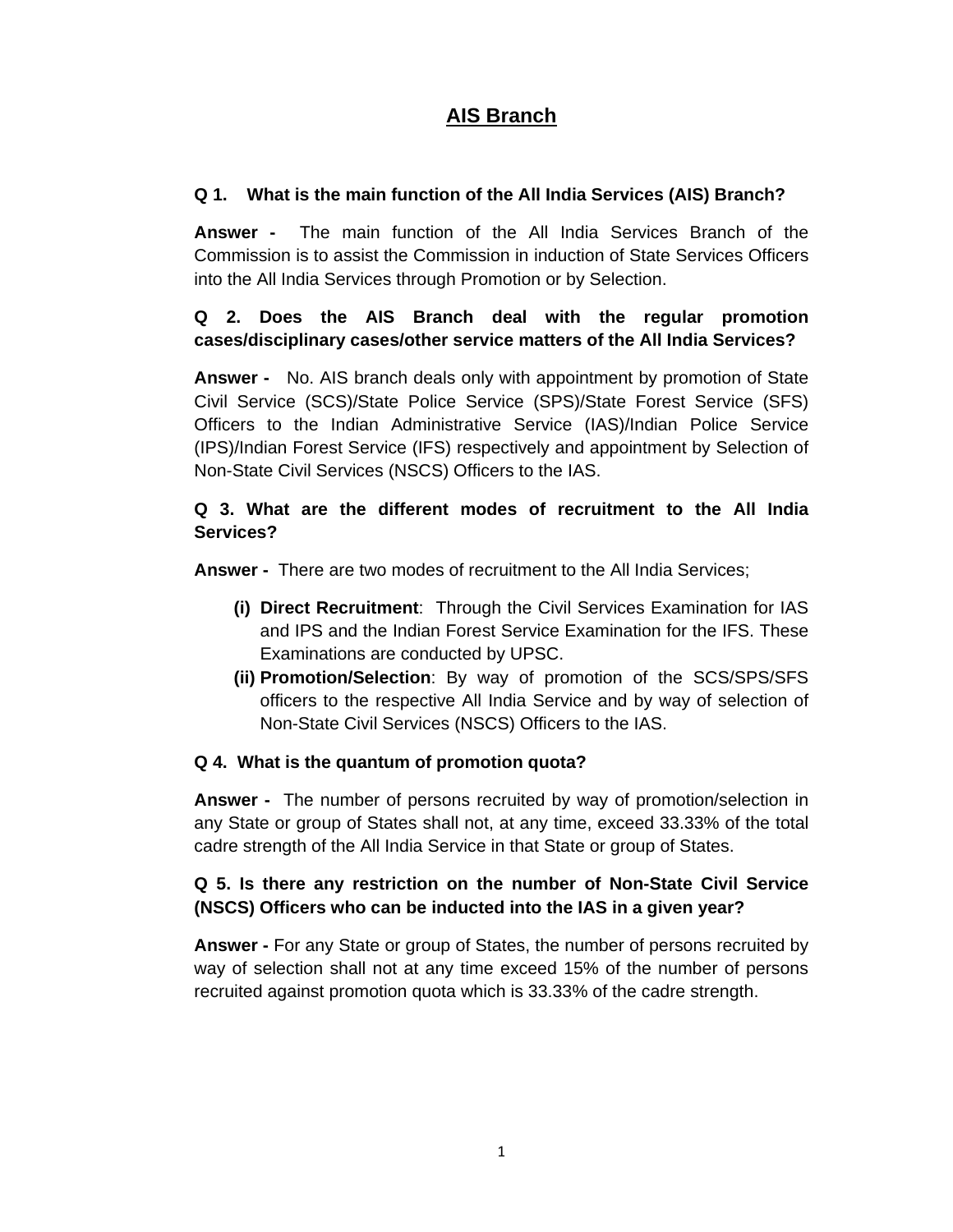# **Q 6. What are the Rules and Regulations governing the promotions to the Indian Administrative Service (IAS), Indian Police Service (IPS) and Indian Forest Service (IFS)?**

**Answer -** Promotions to the three All India Services viz. IAS, IPS and IFS are governed under the respective Recruitment Rules viz. Indian Administrative Service (Recruitment) Rules 1954, Indian Police Service (Recruitment) Rules 1954 and Indian Forest Service (Recruitment) Rules 1966 and the respective Promotion Regulations viz. IAS (Appointment by Promotion) Regulations 1955, IPS (Appointment by Promotion) Regulations 1955 and IFS (Appointment by Promotion) Regulations 1966. The selection of Non-State Civil Service (NSCS) Officers for appointment to IAS is governed by the IAS (Appointment by Selection) Regulations 1997. Copies of these Recruitment Rules and Promotion Regulations are hosted by Government of India, Department of Personnel & Training (DoP&T) on their Website www.persmin.gov.in.

#### **Q 7. What are the eligibility conditions for consideration for promotion to All India Services?**

**Answer -** In terms of the provisions of Promotion Regulations, a State Civil/Police/Forest Service Officer is eligible to be considered for promotion to  $IAS/IPS/IFS$ , provided on 1<sup>st</sup> January of the year for which the Select List is to be prepared, if he/she-

- (a) is a member of the State Civil/Police/Forest Service, as the case may be; and
- (b) has completed not less than eight years of continuous service (whether officiating or substantive) in the post of Deputy Collector or in any other post or posts declared equivalent thereto by the State Government for IAS/ Deputy SP or in any other post or posts declared equivalent thereto by the State Government for IPS/ post(s) included in the State Forest Service for IFS; and
- (c) is confirmed in the State Service; and
- (d) is within the zone of consideration which is equal to three times the number of vacancies in the order of seniority; and
- (e) has not attained the age of 54 years (The cut-off age has been increased to 56 years which shall come into effect from the Select List of 2015, that is for the vacancies which may arise between 01.01.2015 and 31.12.2015, as per the amendments to the IAS/IPS/IFS Promotion Regulations dated 17.03.2015 and the clarification issued vide OM No. 14015/30/2015-AIS-I dated 20.03.2015 by the Department of Personnel & Training, Government of India).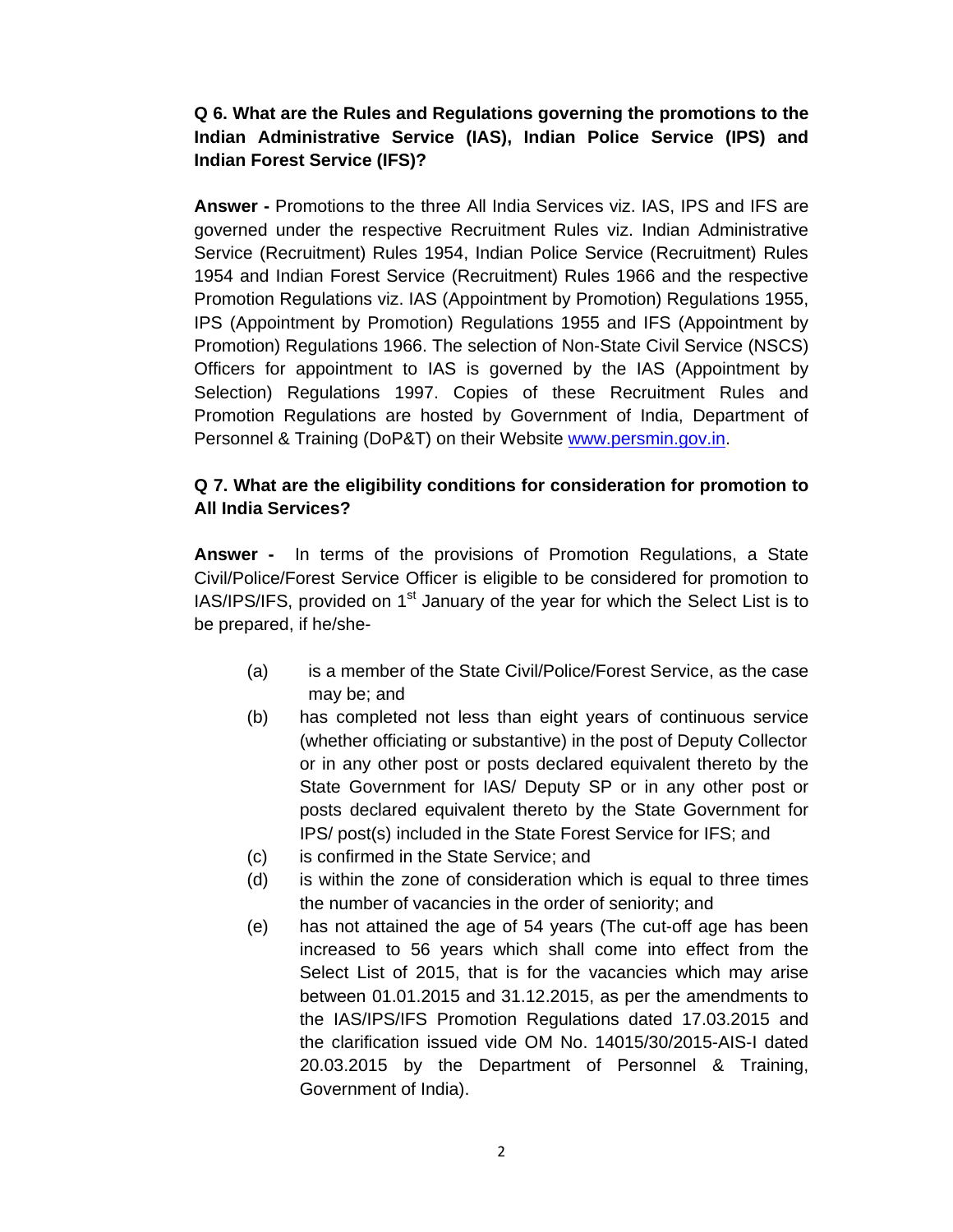### **Q 8. What are the eligibility criteria for consideration for selection of Non-State Civil Service Officers to the Indian Administrative Services?**

**Answer -** In terms of the provisions of IAS (Appointment by Selection) Regulations 1997, a Non-State Civil Service Officer is eligible to be considered for selection to the Indian Administrative Service, provided he/she-

- (a) is of outstanding merit and ability; and
- (b) holds a Gazetted post in a substantive capacity; and
- (c) has completed not less than 8 years of continuous service under the State Government on the first day of January of the year in which his/her case is being considered in any post which has been declared equivalent to the post of Deputy Collector in the State Civil Service; and
- (d) has not attained the age of 54 years on the 1st day of the January of the year for which the Select List is to be prepared. (The cut-off age has been increased to 56 years which shall come into effect from the Select List of 2015, that is for the vacancies which may arise between 01.01.2015 and 31.12.2015, as per the amendments to the IAS Selection Regulations dated 17.03.2015 and the clarification dated 20.03.2015 issued thereto by the DoP&T, Government of India).

# **Q 9. What is the crucial date for reckoning the eligibility of Officers for the vacancies of a particular year?**

**Answer -** The crucial date for reckoning the eligibility of Officers for inclusion in the zone of consideration is to be taken as the  $01<sup>st</sup>$  January of the year in which the promotion quota vacancies arise.

# **Q 10. What is the notional date for reckoning the availability of the eligible Officers?**

**Answer -** The notional date for reckoning the availability of eligible Officers in the State Services for consideration for promotion is to be taken as  $31<sup>st</sup>$ December of the vacancy year.

#### **Q 11. Who are the Cadre Controlling Authorities for the IAS/IPS/IFS?**

**Answer -** The Central Government is the Cadre Controlling Authority for the three All India Services. In terms of the provisions of the respective IAS/IPS/IFS Promotion Regulations, the Central Government means Ministry of Personnel, Public Grievances & Pensions, Department of Personnel &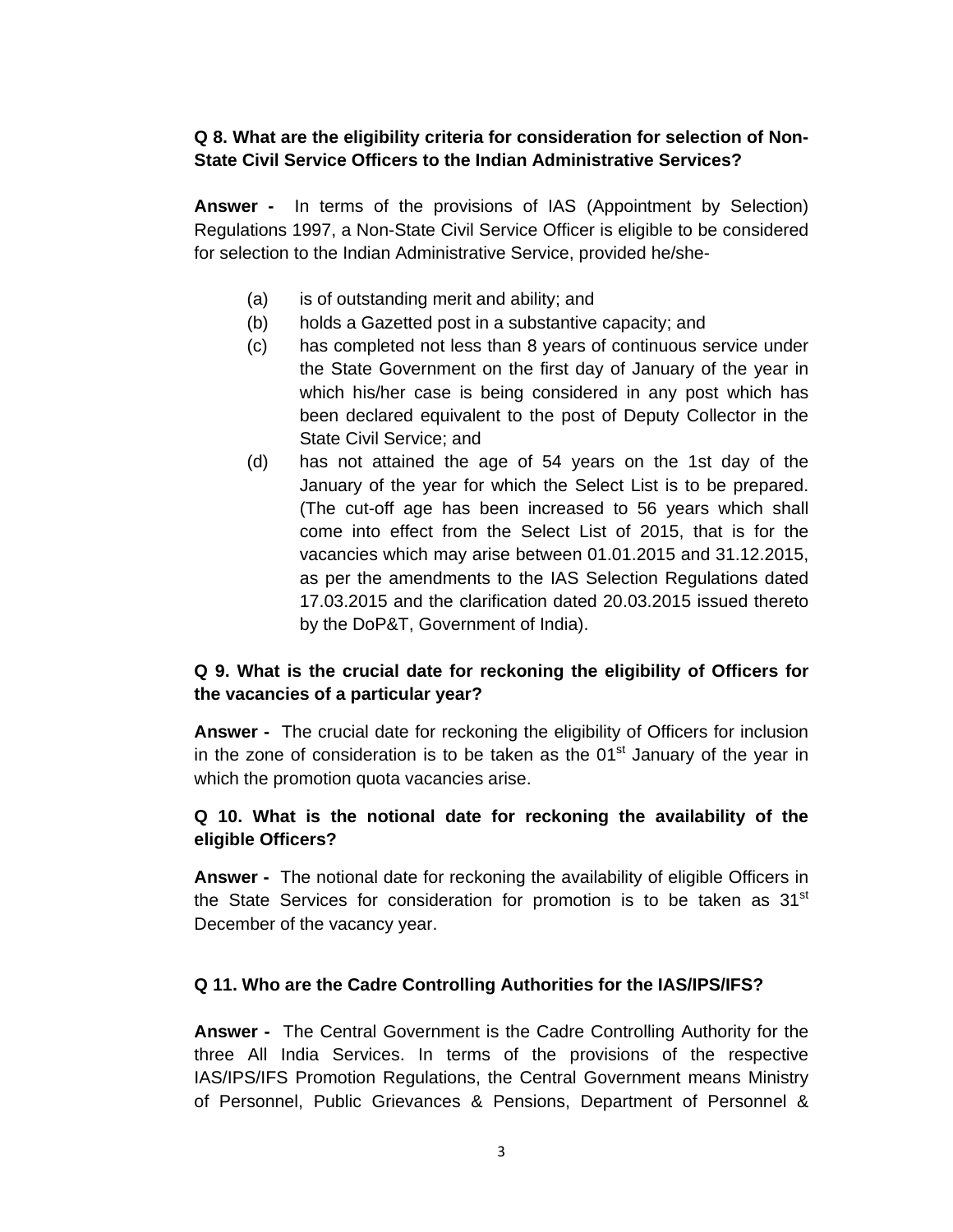Training for IAS, Ministry of Home Affairs for IPS and Ministry of Environment, Forests & Climate Change for IFS. The vacancies to be filled under the Promotion Quota for each year are determined by the Central Government in consultation with the respective State Government and the final appointments are also made by the Central Government.

# **Q 12: Who does play the role of State Government for Union Territories (UT)?**

**Answer -** For promotions to UT segment of Joint AGMUT Cadre the State Government means Ministry of Home Affairs for IAS and IPS and the Ministry of Environment, Forests & Climate Change for IFS.

# **Q 13. What is the role of the UPSC in promotion/selection to the All India Services?**

**Answer -** Once the vacancies for promotion/selection to the All India Services have been determined by the respective Cadre Controlling Authorities in consultation with the State Governments concerned, the State Government forwards the proposal for promotion/selection for the relevant year(s) to the Commission through the Single Window System.

 Thereafter, the proposal is examined by the Commission in detail and deficiencies, if any, are communicated to the State Government concerned for rectification of such deficiencies. After the proposal is complete in all respects, the meeting of the Selection Committee is convened by the Commission for preparation of a list of Officers as are suitable for promotion/selection. Upon receipt of the observations of the State Government and the Central Government on the recommendations of the Selection Committee, as required under relevant Regulations of respective Promotion/Selection Regulations, the recommendations of the Selection Committee are placed before the Commission for approval. The list as finally approved by the Commission forms the Select List of the members of the State Service Officers. Appointments to the All India Services are then made by the respective Cadre Controlling Authorities.

# **Q 14. What are the documents required to be sent by the State Government while sending proposals to the Commission for convening the Selection Committee Meetings?**

**Answer -** a) Latest Seniority List duly notified.

- b) Eligibility List(s) of Officers to be considered.
- c) Integrity Certificate duly signed by the Chief Secretary.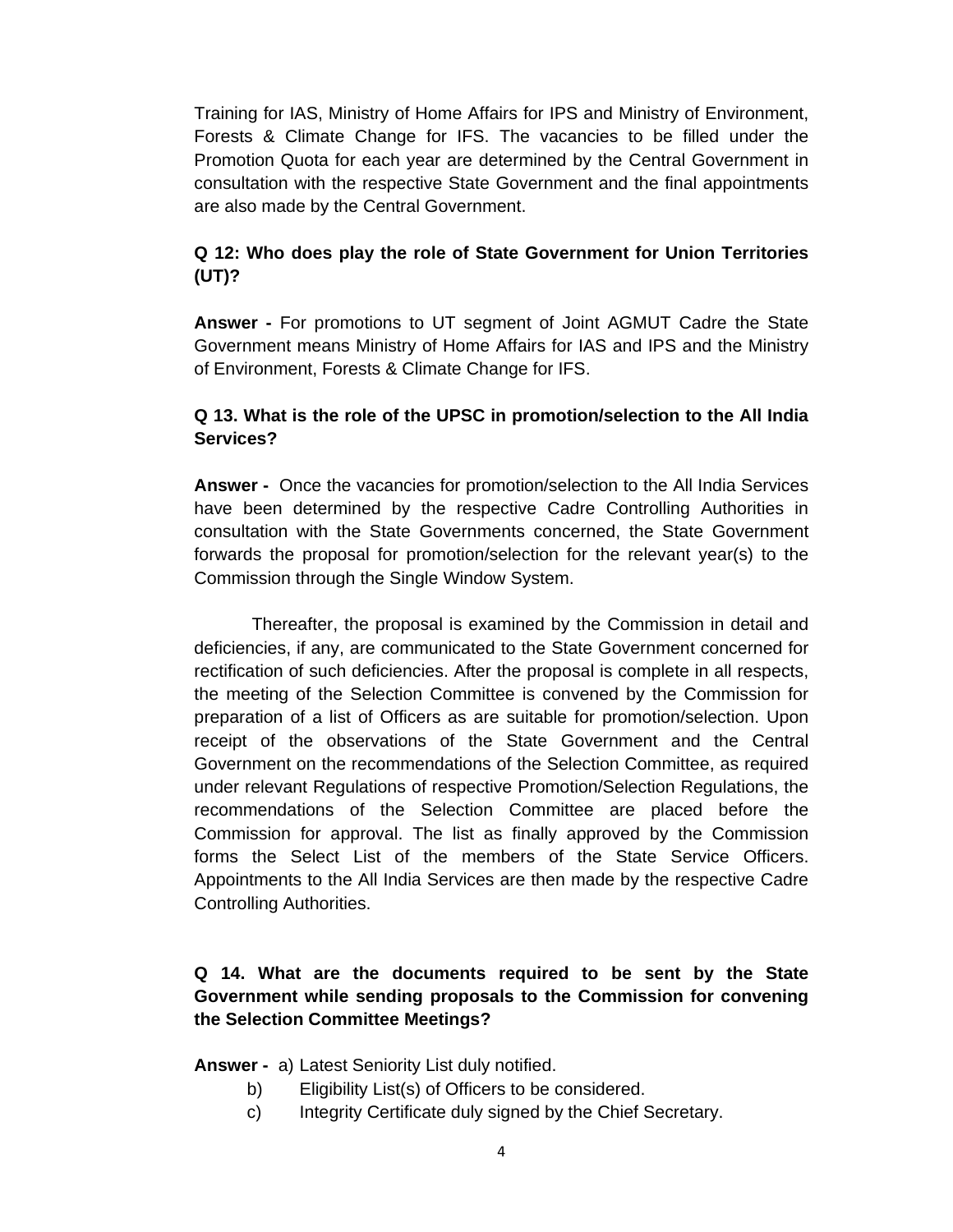- d) Statement of Disciplinary/Criminal proceedings pending against the Officers with date of issue of charge sheet/filing in the Court of law.
- e) Statement of adverse remarks in the ACRs which are yet to be communicated; ACRs communicated but the time limit to represent is not yet over; a representation against the adverse remarks is submitted but decision of the State Government is pending.
- f) Statement of penalties imposed during the last 10 years with brief particulars, date of penalty and the currency period of penalty.
- g) Statement of Court cases having a bearing on the preparation of the Select List.
- h) Complete ACR dossiers containing original ACRs with 'Non Recording Certificates' indicating valid reasons for missing ACRs.
- i) A statement of available ACRs with reasons for missing ACRs.

# **Q 15. When can a meeting of the Selection Committee for a particular year be convened for promotion to IAS/IPS/IFS?**

Answer - A meeting of the Selection Committee for the vacancies of a particular year can be convened at any time after the vacancies have been determined by the Central Government, provided a proposal, complete in all respects, is furnished by the State Government concerned to the Commission. However, Commission advises the State Governments from time to time, to complete this exercise as early as possible during the year.

#### **Q 16. What is the composition of the Selection Committee?**

Answer - Composition of the Selection Committee is specified in the Schedule of the Promotion Regulations which are available on Website of Government of India, Department of Personnel & Training (DoP&T) viz. www.persmin.gov.in. The absence of a Member, other than the Hon'ble Chairman or Hon'ble Member of the Commission, shall not invalidate the proceedings of the Committee if more than half of the members of the Committee have attended the Meeting.

#### **Q 17. What is a Select List?**

Answer - The list of the Officers recommended for induction into the All India Services for a particular year vacancy by the Selection Committee forms the Select List for that year after it is finally approved by the Commission in terms of the relevant provisions of the Promotion/Selection Regulations. The number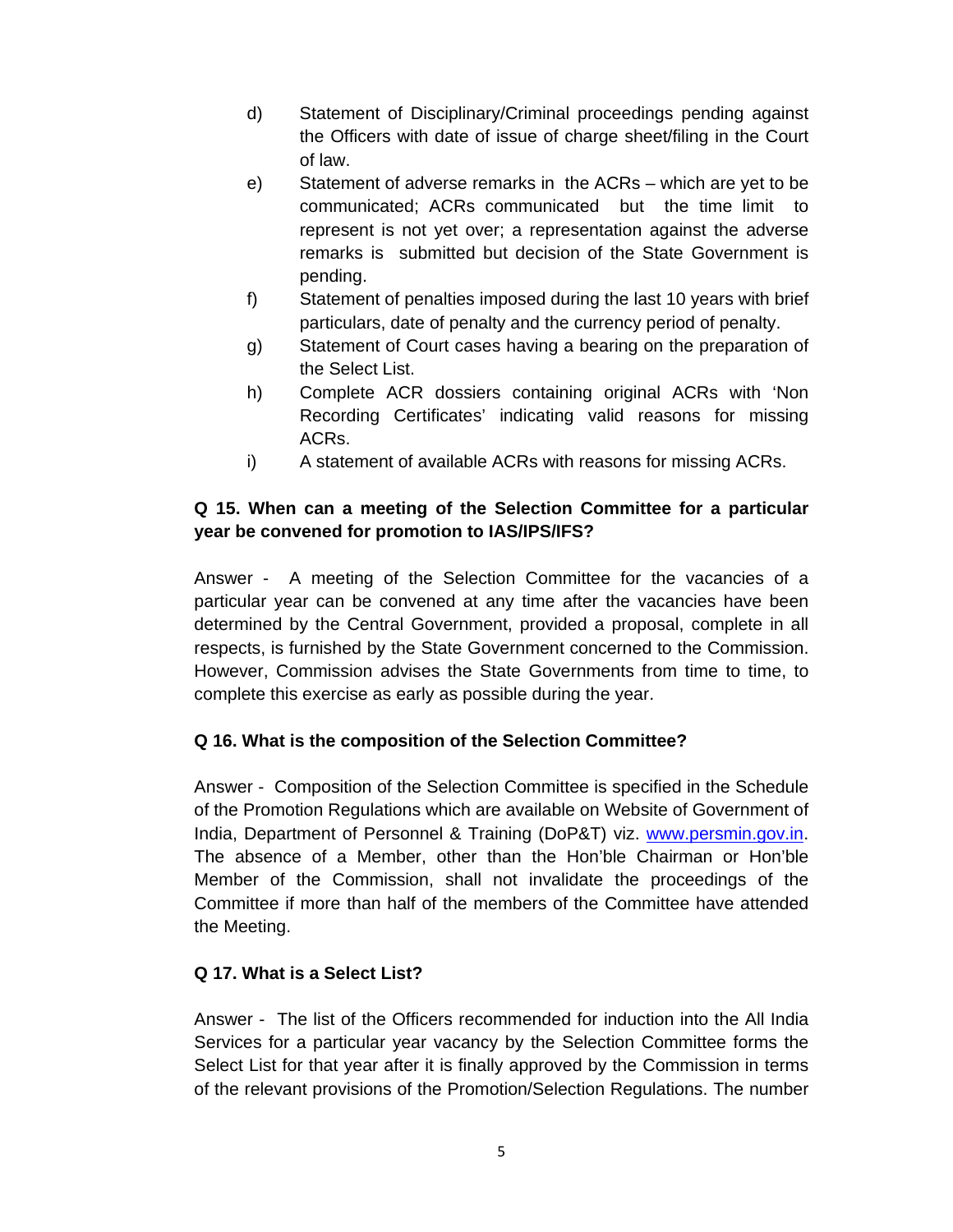of officers in the Select List cannot exceed the number of vacancies notified for that year by the Cadre Controlling Authority concerned.

# **Q 18. Whether year-wise Select Lists can be prepared if the Selection Committee does not meet for a year?**

Answer - Yes, in case, the Selection Committee Meeting could not be held by 31<sup>st</sup> December of the previous year(s), year-wise Select Lists can be prepared as and when the Selection Committee meets again, in terms of proviso to Regulation 5(1) of the Promotion Regulations.

#### **Q 19. What is the validity period of the Select List?**

Answer - In terms of Regulation 7(4), the validity period of the Select List is up to 31<sup>st</sup> December of the year in which the Selection Committee Meeting is held or 60 days after the Select List is approved by the Commission, whichever is later.

#### **Q 20. An Officer has retired from the service/expired. Can he/she still be considered for inclusion in the Select List?**

Answer - Yes. If an Officer was eligible for the Select List of a particular year and also available for consideration on the 31<sup>st</sup> December of that year, he/she will be considered for inclusion in the Select List for that year even if he/she has retired from the service / expired in the meanwhile**.** For example, if an officer who was eligible for the Select List of 2010, retired/expired in, say, 2012 and the Selection Committee Meeting was conducted in 2013, this Officer would be considered for the Select List of 2010 as he was available for consideration on 31st December of the vacancy year, which is 2010.

# **Q 21. I***s* **there any provision to give extended Panel in lieu of officers included in the Select List who are retired or not available for appointment by promotion?**

Answer - No.

#### **Q 22. Can an Officer whose representation for expunction of adverse remarks from his ACRs is pending with State Government be included in the Select List?**

Answer - Yes, if he is otherwise found suitable by the Selection Committee by ignoring such adverse remarks. However, his inclusion will be provisional subject to expunction of such adverse remarks in terms of proviso to Regulation 5(5).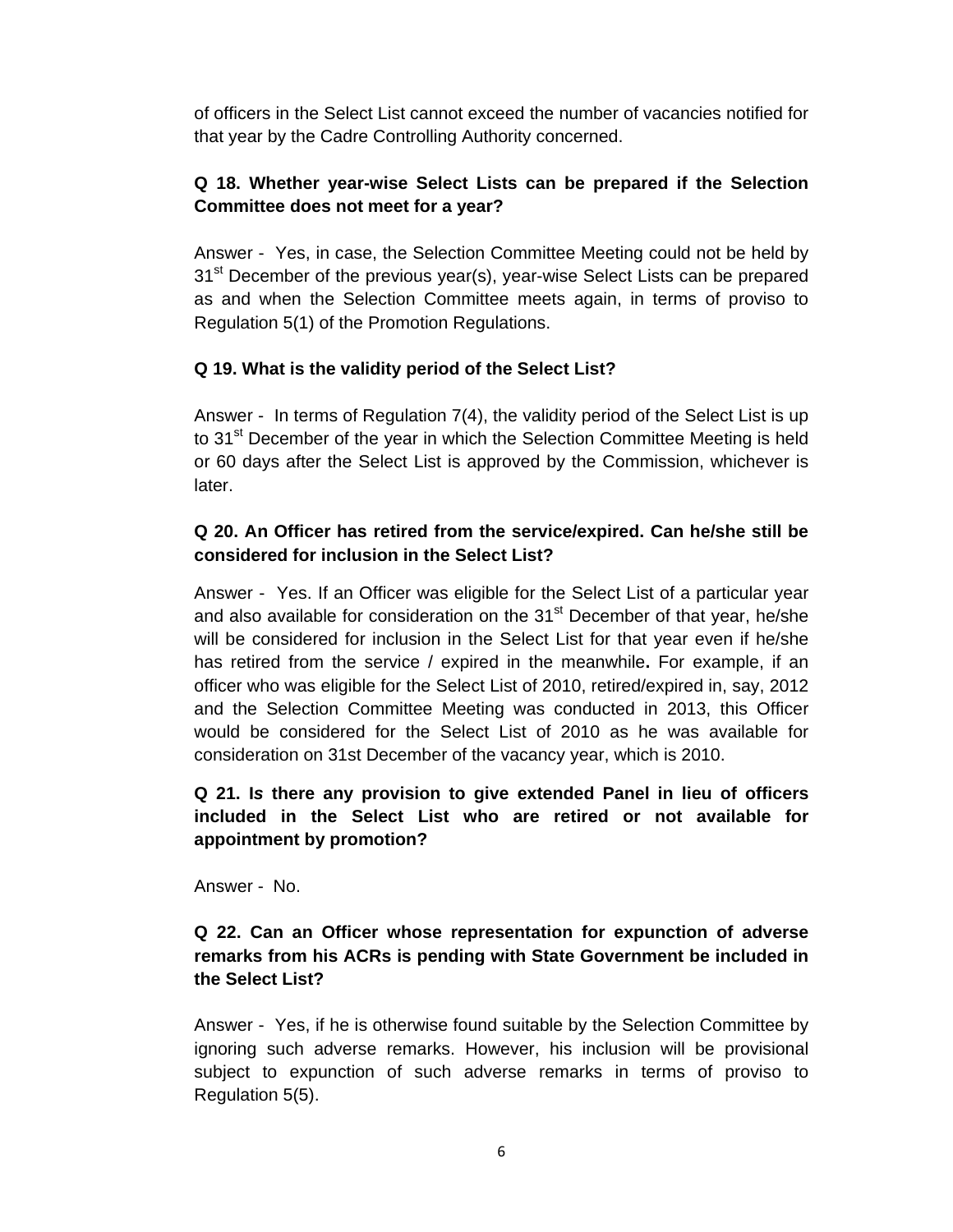**Q 23. Can the Officers against whom disciplinary proceedings/ criminal proceedings are pending, be included in the Select List? What will be the position if they are subsequently exonerated? Will 'Sealed Cover Procedure' be followed in their cases?** 

Answer - Yes, they can be included provisionally if otherwise found suitable. However, in the event of their exoneration or if the conditions leading to their provisional inclusion no longer subsist, their names can be made unconditional by the Commission in the Select List provided a proposal is received from the State Government within the validity period of the Select List. There is no 'Sealed Cover Procedure' in promotions to the All India Services.

# **Q 24. Whether an eligible Officer whose Integrity Certificate has been withheld by the State Government can be included in the Select List (other than Non-SCS category)?**

Answer - Yes, the name of the Officer, whose Integrity Certificate has been withheld by the State Government may be included in the Select List by the Selection Committee provisionally, subject to grant of Integrity Certificate, if the Selection Committee finds the Officer otherwise suitable for promotion on the basis of an overall assessment of his/her ACRs.

# **Q 25. Whether an Officer whose integrity certificate is withheld by the State Government or against whom disciplinary/ criminal proceedings are pending is eligible to be considered for selection to IAS (Non-SCS)?**

Answer - No.

#### **Q 26. When can a disciplinary/criminal proceedings be treated as pending against an Officer?**

Answer - A disciplinary/ criminal proceedings shall be treated as pending only if a charge sheet has been issued to the Officer or filed in a Court as the case may be.

# **Q 27. What is meant by the categorization of Officers by the Selection Committee Meeting?**

Answer - In accordance with Regulation 5(4) of the Promotion Regulations, the Selection Committee shall classify/categorize the eligible Officers as **'Outstanding', 'Very Good', 'Good'** and **'Unfit'** as the case may be on an overall relative assessment of their service records.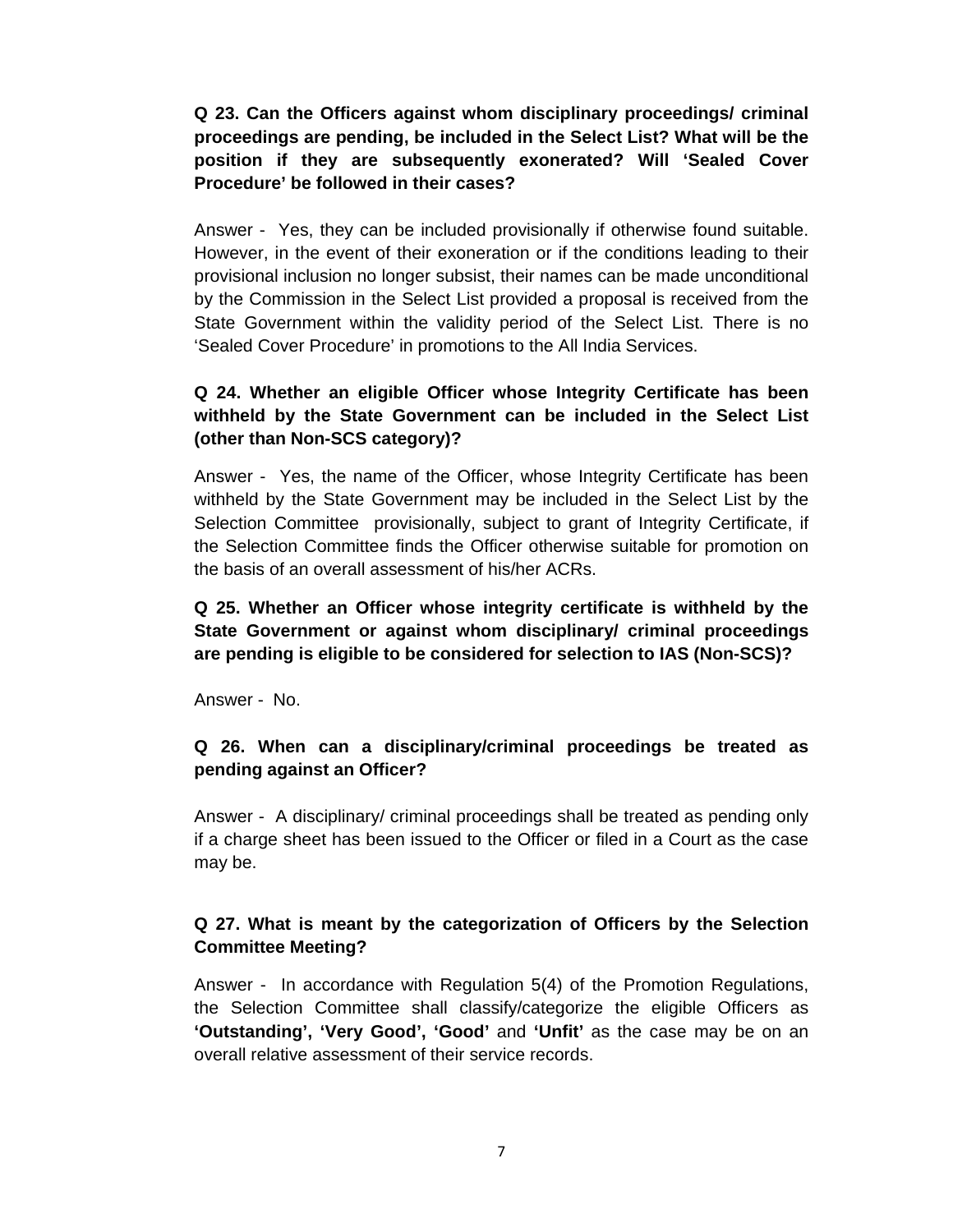# **Q 28. Is there any 'bench mark' grading, like in DPCs, in the preparation of the Select List?**

Answer - No. There is no concept of 'bench mark' or assessment as 'fit/unfit' in the preparation of Select List by the Selection committee. The Select List is prepared by including the required number of names first from amongst the Officers finally classified as '**Outstanding**' then from amongst those similarly classified as **'Very Good'** and thereafter from amongst those similarly classified as **'Good'** and the order of names, inter-se, within each category are in the order of their seniority in the State Service.

#### **Q 29. What records are assessed by the Selection Committee?**

Answer - The Selection Committee makes an assessment of the ACRs (and other service records) of the eligible Officers furnished by the State Government with special reference to the performance of the Officer during the last five years including the vacancy year.

# **Q 30. In case of unavailability of ACR of a year within the matrix of five preceding years, how is the assessment done by the Selection Committee?**

Answer - As the overall assessment of the Officer cannot be withheld because of non-availability of ACRs, the Selection Committee makes the categorization on the basis of available ACRs. Thus, where one or more ACRs of an Officer have not been written for a year or more on account of his/her being on leave, training or because no officer supervised his/her work for more than three months or for any other valid reason during the relevant period, the Selection Committee consider the ACRs of the years preceding the period of five years.

#### **Q 31. How are the assessments made by the Selection Committee?**

**Answer -** Selection Committee is independent to make its own assessments. The Hon'ble Supreme Court have also upheld this power of the Selection Committee vide their judgments in **UPSC Vs H.L. Dev and Others [1988 SC 1069]** and **UPSC Vs K. Rajaiah and Others [2005 10 SCC 15]**. The detailed internal guidelines, framed by the Commission in this regard, are hosted on the website of UPSC at www.upsc.gov.in.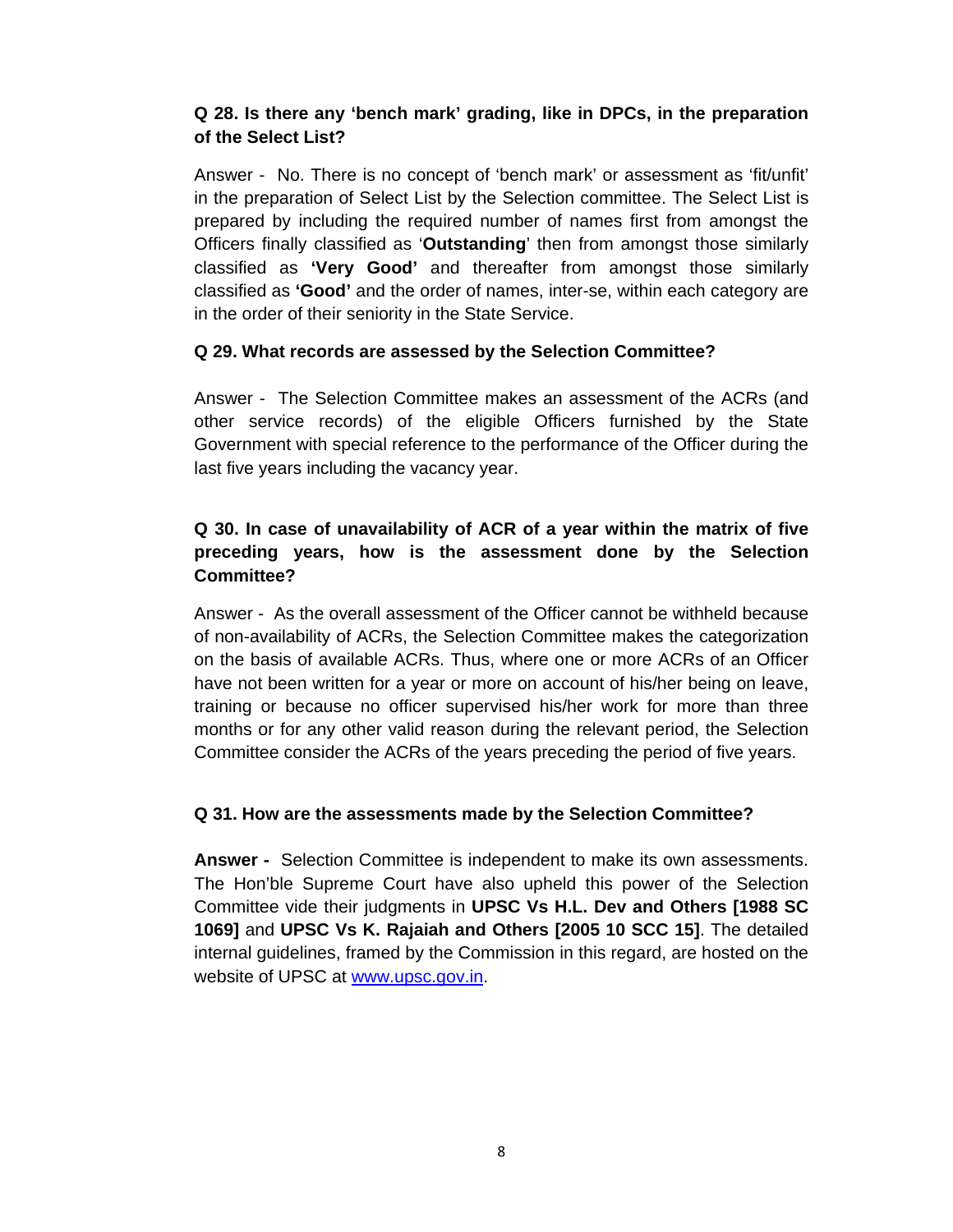#### **Q 32. An Officer has been graded differently by his Reporting Authority and Reviewing/Accepting Authority. Will the Selection Committee take the lower grade for assessment?**

**Answer -** No. The Selection Committee make their own assessment while assessing an Officer's ACR. If the Reviewing Authority or the Accepting Authority, as the case may be, has differed from the assessment made by the Reporting Officer or the Reviewing Authority, as the case may be, the remarks of the latter authority are taken as the final remarks for the purpose of assessment provided it is apparent from the relevant entries that the higher authority has come to a different assessment consciously after due application of mind.

# **Q 33. Can the Selection Committee differ with the overall grading indicated in the ACRs?**

**Answer -** Yes, the Selection Committee is a high powered statutorily constituted Committee and is vested with the power to make an independent assessment of the service records and ACRs of the Officers. The grading awarded by the Committee is based on the attributes indicated in various columns of the ACRs and at times may be at variance with the overall grading recorded in the ACR by the Reporting Officer/Reviewing Officer/Accepting Officer. The Hon'ble Supreme Court in their judgment in the case of K. Rajaiah [2005 10 SCC 15], have also held that the Selection Committee is not bound by the overall grading recorded in the ACRs.

#### **Q 34. Does the Selection Committee follow the DPC guidelines issued by the Government of India, DOP&T?**

**Answer -** No. The Selection Committee makes the assessments in terms of the provisions of the Promotion Regulations as per the guidelines of the Commission. The Hon'ble Supreme Court in their judgment dated 13.12.2007 in Civil Appeal No. 5883-5891 of 2007 filed by Shri M.V. Thimmaiah & Ors. Vs. Union Public Service Commission & Others have upheld the guidelines of the Commission for making the assessment of service records by the Selection Committees constituted under the Promotion Regulations. The Court have observed as under:

"*Therefore, in view of the catena of cases, courts normally do not sit in the court of appeal to assess the ACRs and much less the Tribunal can be given this power to constitute an independent Selection Committee over the statutory Selection Committee. The guidelines have already been given by the Commission as to how the ACRs to be assessed and how the marking has to be made. These guidelines take care of proper scrutiny and not only by the Selection Committee but also the view of*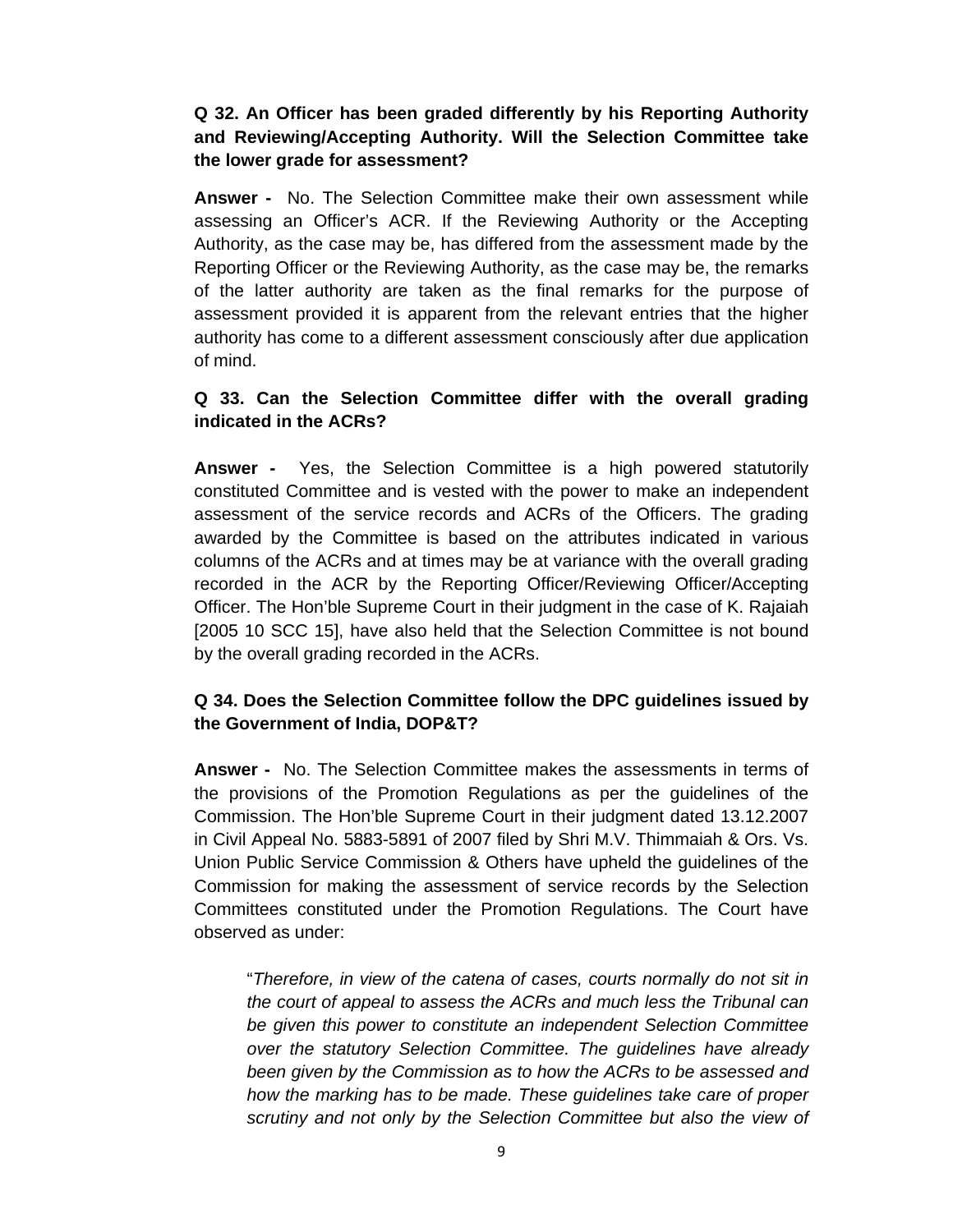*the State Government are obtained and ultimately the Commission after scrutiny prepare the final list which is sent to the Central Government for appointment".*

# **Q 35. How is the case of a provisionally included Officer considered while preparing year-wise Select Lists for more than one year?**

**Answer -** While preparing year-wise Select Lists for more than one year pursuant to the  $2^{nd}$  proviso to Sub-Regulation (1) of the Promotion Regulations, the officer included provisionally in any of the Select List so prepared, shall be considered for inclusion in the Select List of subsequent year in addition to the normal consideration zone and in case he is found fit for inclusion in that Select List also on a provisional basis, such inclusion shall be in addition to the normal size of the Select List determined by the Central Government for such year.

# **Q 36. Can an Officer be assessed as 'unfit' on the basis of a disciplinary/criminal proceedings pending against him?**

**Answer -** No. An Officer can be declared 'unfit' only if the Officer has been imposed with a penalty which renders him unfit on overall assessment and not merely on basis of a disciplinary/ criminal proceedings pending against him. However, in case of disciplinary/criminal proceedings being pending against an Officer, he/she is to be included in Select List provisionally, if otherwise found fit, subject to clearance in the disciplinary/criminal proceedings.

#### **Q 37. What is the date from which the currency of a penalty is taken?**

**Answer -** The currency of penalty is taken from the date on which it is imposed to the date it ceases to be in force.

# **Q38. Will the penalty render an Officer 'unfit' for inclusion in a Select List if the offence was committed prior to the Assessment Matrix of five preceding years but currency of penalty flows into the Assessment Matrix?**

**Answer -** Yes. Suppose, an offence was committed by an Officer in the year 2000 but the penalty was imposed in 2008 and he/she was included in the zone of consideration for the Select List of 2010, he/she would be rendered 'unfit' as the currency of the penalty flows into the Assessment Matrix which spans from 2005-06 to 2009-10.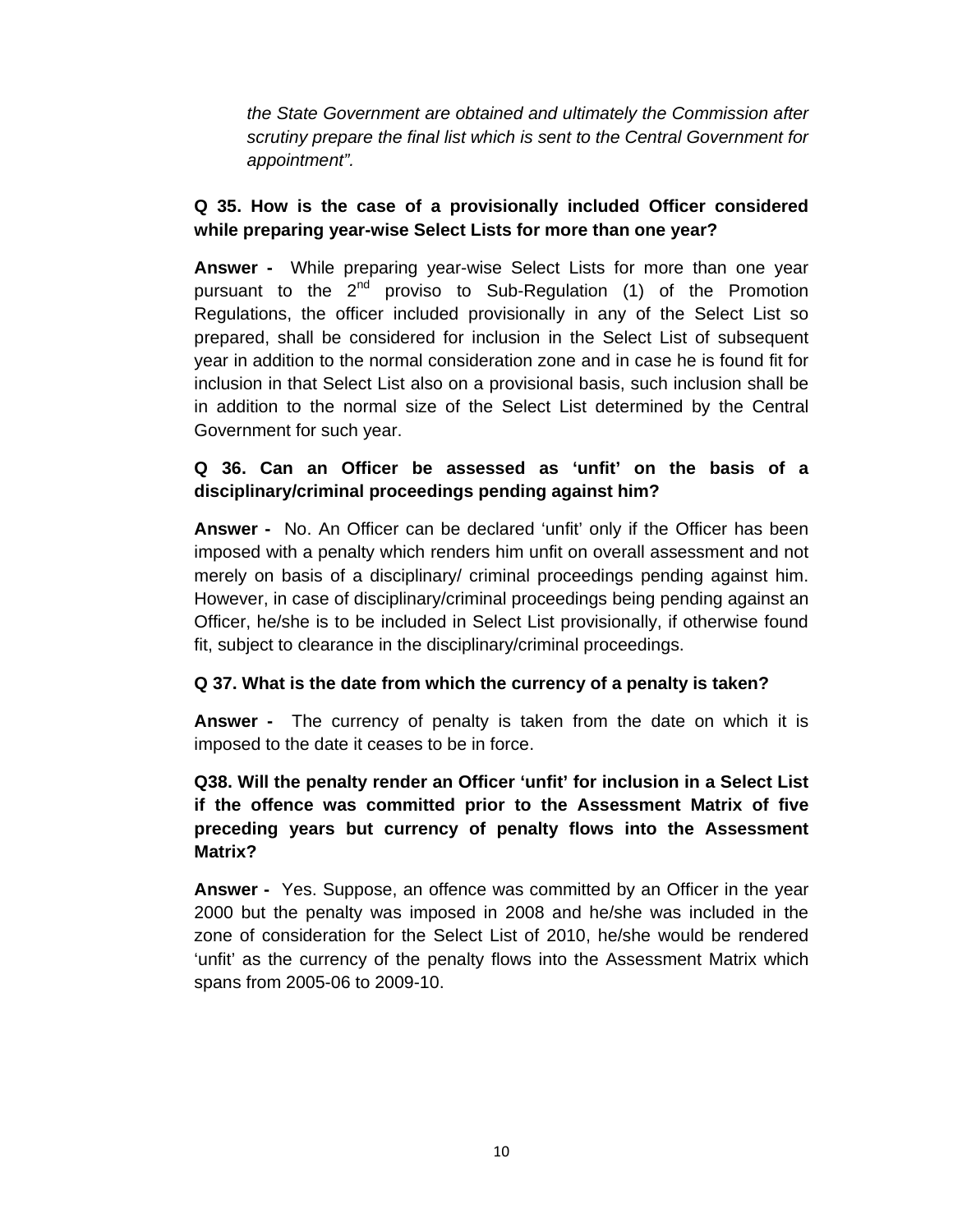**Q 39. Suppose the Selection Committee Meeting for preparation of yearwise Select Lists of 2012 & 2013 was held in June 2014 and a penalty was imposed on one of the eligible Officers in, say, March 2014. Will the Officer be rendered 'unfit' for inclusion in the Select Lists?** 

**Answer -** Yes. If the currency of the penalty flows into the SCM year, which is 2014 in this case, the Officer would be graded as 'Unfit' in the overall assessment for all the Select Lists being prepared.

#### **Q 40. How is the penalty of 'Censure' treated while making assessments?**

**Answer -** The Selection Committee, while preparing the Select List(s), may take into account the effect of 'Censure' as under:

(a) If the date of imposition of the 'Censure' falls within any of the years in the Assessment Matrix, the Committee would categorize the Officer as 'Unfit' for the year in which it is imposed for the first Select List prepared in which he is eligible to be considered.

(b) If the date of imposition of the 'Censure' is subsequent to the last year in the Assessment Matrix, and upto the date of the Selection Committee meeting (SCM), the Committee would categorize the Officer as 'Unfit' in the overall assessment for the first Select List prepared in which he is eligible to be considered.

(c) The penalty of 'Censure' would be ignored for the subsequent Select Lists for which the Officer may be eligible to be considered.

#### **Q 41. Is there any supersession in the promotion to the All India Services?**

**Answer -** Yes. In terms of provisions of Regulation 5(4) and 5(5) {5(3AA) and 5(4) for IFS} of Promotion Regulations, the selection for promotion to the All India Services is on the basis of merit.

#### **Q 42. For selection of Non-SCS Officers for appointment to IAS, what is the weightage of ACRs and interview?**

**Answer -** It is 50:50. However, a minimum of 50% marks in each segment would be required to qualify for inclusion in the Select List.

#### **Q 43. Is there a provision for preparation of year-wise Select Lists in respect of appointment by selection of Non-SCS Officers?**

**Answer -** No. The process of selection of Non-SCS Officers terminates at the end of the calendar year succeeding the vacancy year. If the Selection Committee Meeting could not be held by the end of that calendar year, the vacancy ceases to exist for Non-SCS Officers and, thereafter, for that particular year, no Meeting is possible.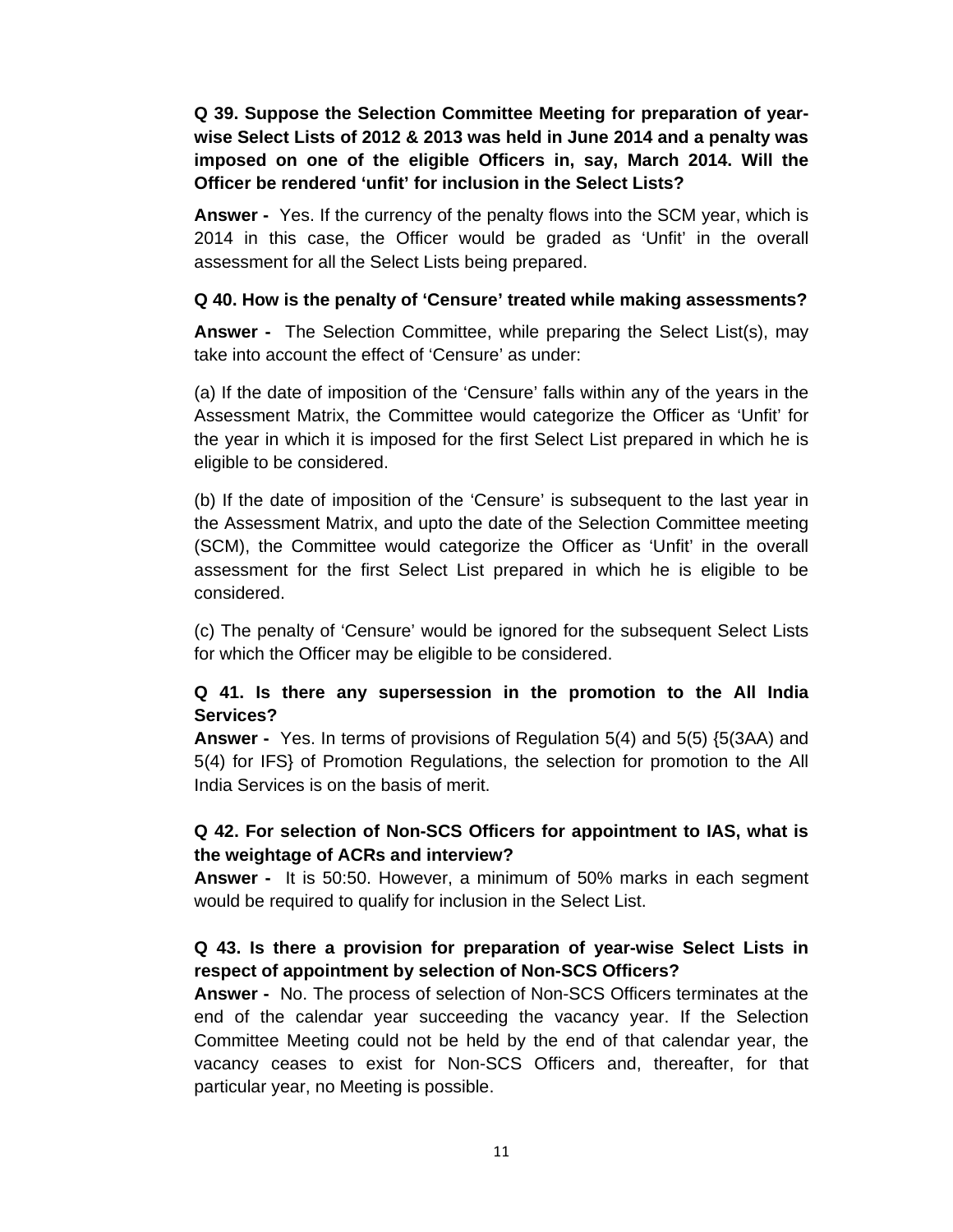# **Q 44. Is there any reservation for Scheduled Caste(SC)/Scheduled Tribe (ST)/Other Backward Classes (OBC)/ Physically Handicapped (PH) categories in the appointment by promotion/selection to the All India Services?**

**Answer -** No. There is no provision for reservation for any category of persons in the Promotion/Selection Regulations which govern the promotions/selections to the All India Services.

#### **Q 45. Can minutes of the Selection Committee Meeting be disclosed under RTI Act?**

**Answer -** Yes, the minutes of the Selection Committee Meeting can be disclosed under the Right to Information Act, 2005.

#### **Q46. Can the year-wise assessment sheet be disclosed under RTI Act?**

**Answer -** No. The year-wise assessment sheet cannot be disclosed. However, in pursuance of the Interim Order passed by the Hon'ble Delhi High Court in the case of **UPSC Vs Madhu Khare**, the Commission has decided that the year-wise assessment of the individual concerned only can be revealed to him/her if specifically asked for under the Right to Information Act, 2005.

**Q 47. Is there provision for review of the Select Lists already approved and acted upon subsequently due to change of seniority in the State Service, change of records viz. expunction of adverse remarks, exoneration from disciplinary/criminal proceedings, setting aside of penalties etc.?** 

**Answer -** No. There is no provision in the Promotion Regulations for review of Select Lists for promotion to the All India Services for any reason whatsoever. A Select List can be reviewed only on specific directions of the Court.

#### **Q 48. Can any Officer who has expressed his/her unwillingness to be appointed to the All India Services be included in a Select List?**

**Answer -** If any Officer has been included for the first time in the zone of consideration, he/she shall be considered for inclusion in the Select List. However, the Committee shall not consider the case of such member of the State Civil Service who had been included in an earlier Select List and had expressed his/her unwillingness for appointment to the All India Service.

However, he/she shall be considered for inclusion in the subsequent Select List, if before the commencement of the year, he/she applies in writing, to the State Government expressing his/her willingness to be considered for appointment to the Service.